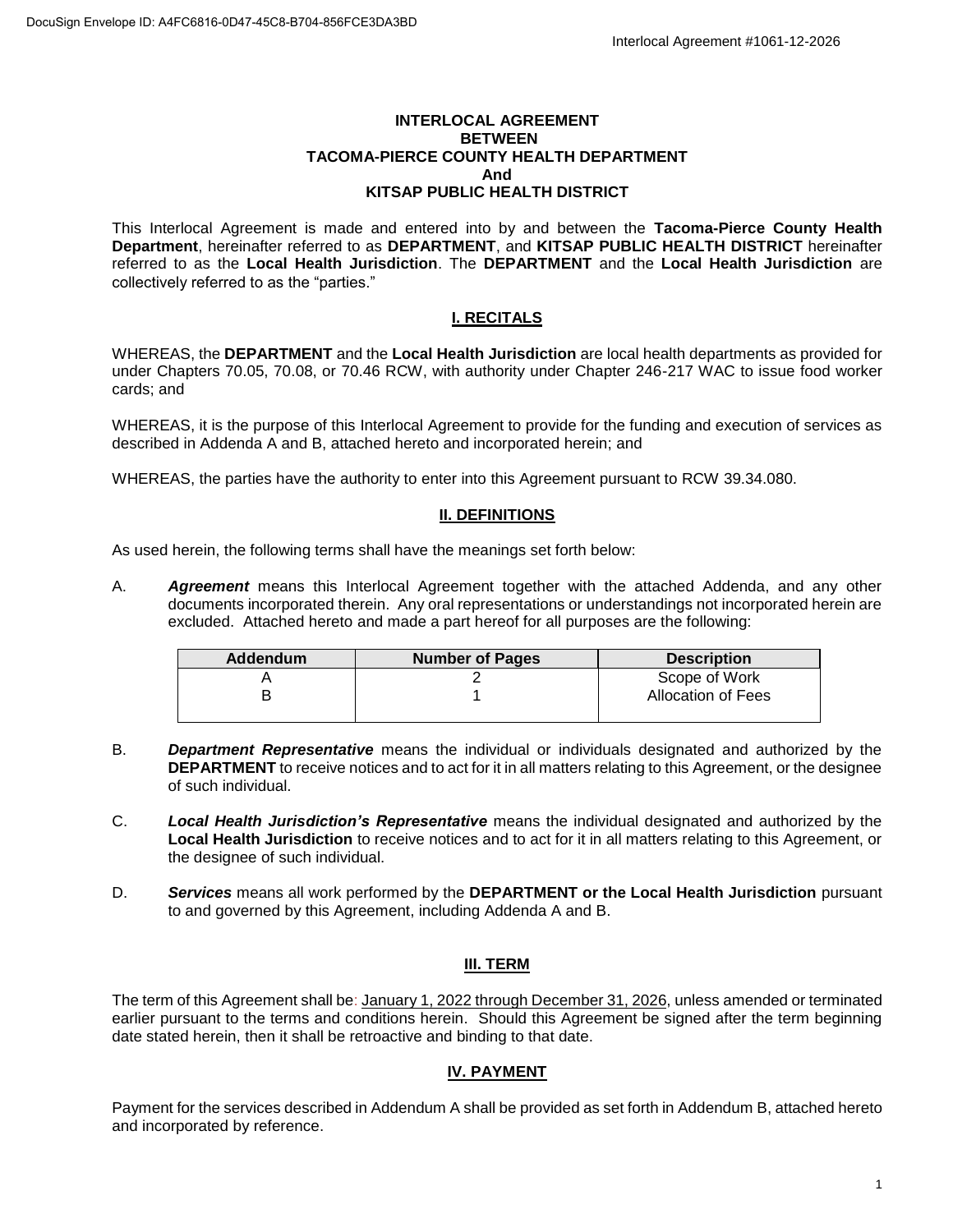# **V. HOLD HARMLESS**

Except as otherwise provided herein, each party shall defend, protect, and hold harmless the other party, and its appointed and elected officials, employees, and agents from and against all liability, loss, cost, damage and expense, including but not limited to costs and attorney's fees, because of claims, suits and/or actions arising from any negligent or intentional act or omission asserted or arising or alleged to have arisen directly or indirectly out of or in consequence of the performance of this Agreement by that party's appointed or elected officials, employees, and agents.

# **VI. RECORDS MAINTENANCE**

The **DEPARTMENT** and the **Local Health Jurisdiction** shall each maintain books, records, documents, and other materials, including but not limited to online data, that sufficiently and properly reflect all direct and indirect costs expended by either party in the performance of the services described herein. These records shall be subject to copying, inspection, review, or audit by personnel of either party, and other personnel duly authorized by law. The **DEPARTMENT** shall retain all books, records, documents, online data, and other material relevant to the services described in Addendum A, which materials shall be made available to the **Local Health Jurisdiction** upon request.

# **VII. TERMINATION**

Except as otherwise provided for herein, either party may terminate this Agreement by giving the other party at least one hundred eighty (180) days written notice. If this Agreement is so terminated, each party shall be liable only for performance in accordance with the terms stated herein for services rendered prior to the effective date of termination.

# **VIII. CHANGE IN FUNDING**

If the funding authorities of the **DEPARTMENT** *(Federal, State, and local agencies)* fail to appropriate funds to enable the **DEPARTMENT** to continue payment as specified in this Agreement or if the Board of Health reduces the budget of the **DEPARTMENT** or any program(s) and, as a result of the Board of Health's action, the **DEPARTMENT's** Director of Health determines there are insufficient funds to continue payment as specified in this Agreement, then the **DEPARTMENT** may modify or cancel this Agreement without penalty provided that the **Local Health Jurisdiction** receives at least ninety (90) days prior written notice of lack of appropriated funds as the reason for the modification or termination. Any modification of this Agreement shall be effective only upon incorporation into a written amendment as set forth in Section XI.

# **IX. INTERPRETATION**

In the event of an inconsistency found in the terms and conditions contained within this Agreement, unless otherwise provided herein, the inconsistency shall be resolved by giving precedence in the following order:

- Applicable Federal and State Statutes and Regulations;
- Addenda A and B; and
- The provisions of this Agreement.

# **X. PERFORMANCE**

The **DEPARTMENT** shall perform all services in accordance with all applicable professional standards and agrees that it will use only qualified, competent personnel in the execution of these services.

# **XI. AMENDMENTS**

Either party may request changes to this Agreement. Proposed changes, which are mutually agreed upon, shall be incorporated by written amendments to this Agreement. No changes to this Agreement are valid or binding on either party unless first reduced to writing and signed by the Representatives of both parties.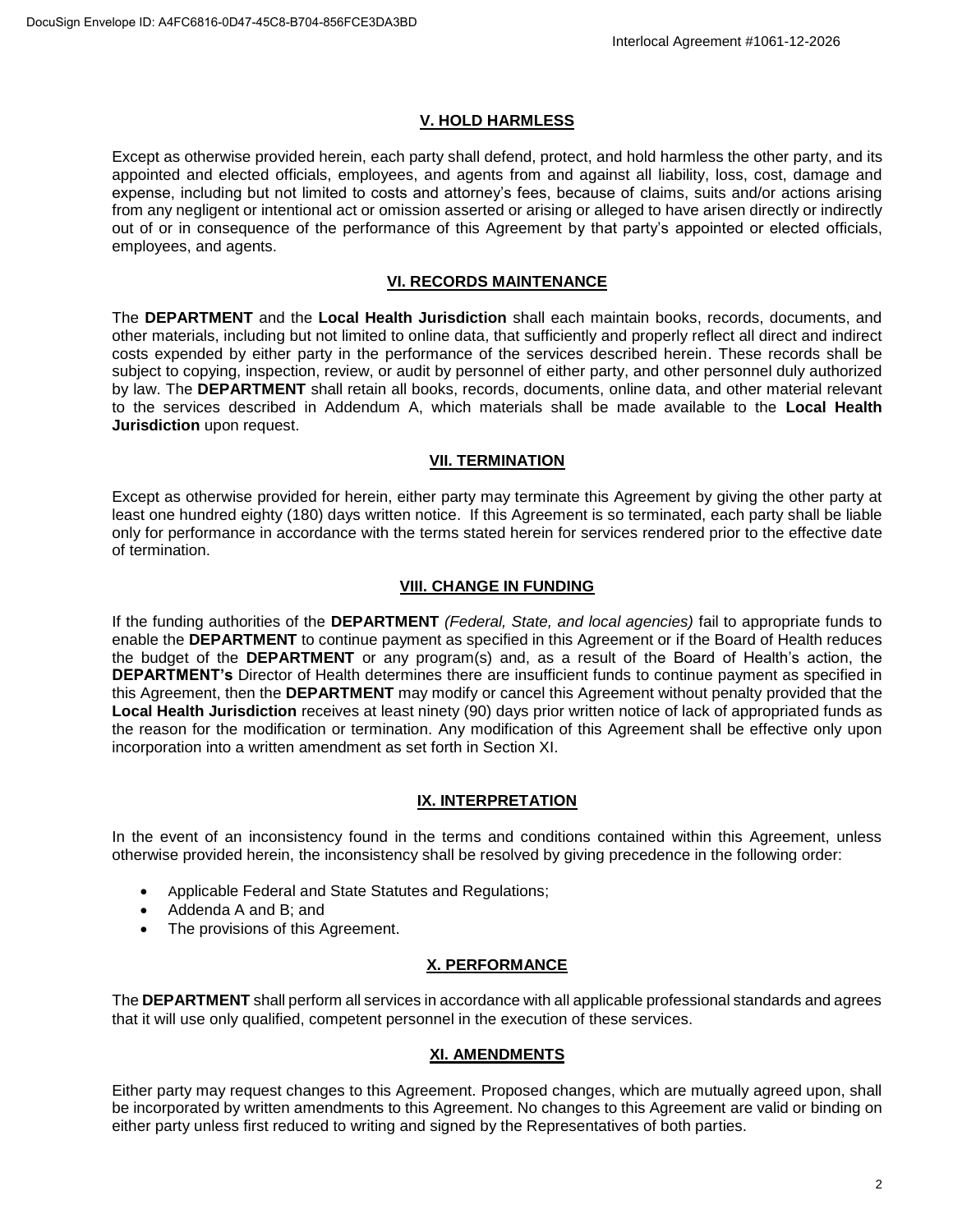#### **XII. NON-DISCRIMINATION**

Each party covenants that in providing the services described in Addendum A, no person shall be excluded from participation therein, denied the benefits thereof, or otherwise be subjected to discrimination with respect thereto on the grounds of marital status, presence of any sensory, mental, or physical handicap, unless based upon a bona fide occupational qualification, race, creed, color, national origin, age, religion, gender, sexual orientation, disabled veteran status or Vietnam Era Veteran status.

### **XIII. DISPUTES**

This Agreement shall be administered and interpreted under the laws of the State of Washington. In the event that a dispute arises in the interpretation or application of this Agreement, both parties are to proceed to good faith negotiation to resolve said disputes. The parties may also agree in writing to mediation if negotiation is not successful in resolving the dispute. However, in the event such disputes cannot be resolved, the dispute may be appealed to the parties' Local Health Officer or his /her designee for resolution. In the event the Local Health Officers are unable to resolve the dispute, either party may pursue relief in Superior Court. Jurisdiction of litigation arising from this Agreement shall be in the State of Washington. Venue for all actions arising pursuant to this Agreement shall lie within Pierce County, Washington.

# **XIV. SERVICES MANAGEMENT**

The work described in Addendum A shall be performed under the coordination and cooperation of both party representatives. Each party shall provide assistance and guidance to the other party as necessary for the successful performance and goals of this Agreement.

# **XV. ALL WRITINGS CONTAINED HEREIN**

This Interlocal Agreement contains all the terms and conditions acknowledged by both parties. No other understandings, oral or otherwise, regarding the subject matter of this Agreement shall be deemed to exist or bind the parties hereto. This Agreement supersedes any prior written agreements between the parties relating to the work described in Addendum A.

**IN WITNESS THEREOF** the parties hereto have executed this Agreement as of the date(s) set forth below.

**Local Health Jurisdiction** Authorized Signature

| -DocuSigned by: |  |
|-----------------|--|
|                 |  |

 $\overline{\phantom{a}}$ 

Kitsap Public Health District 345 6th Street, Suite #300 Bremerton, WA 98337 (360) 337-5287

<u>Keith</u> Grellner Date Administrator

 $\frac{1}{2}$ Nigel Turner Date

Division Director Christapher Schuler \_\_\_\_\_\_\_\_\_\_\_\_\_\_\_\_\_\_\_\_\_\_\_\_\_\_\_\_\_\_\_\_\_\_\_\_\_\_\_\_\_

9/7/2021 9/7/2021

DocuSigned by:

9/7/2021

Christopher Schuler **Date** Business Manager

Tacoma-Pierce County Health Department 3629 South D Street, MS 001 Tacoma, WA 98418 (253) 649-1500

**DEPARTMENT** Authorized Signature

3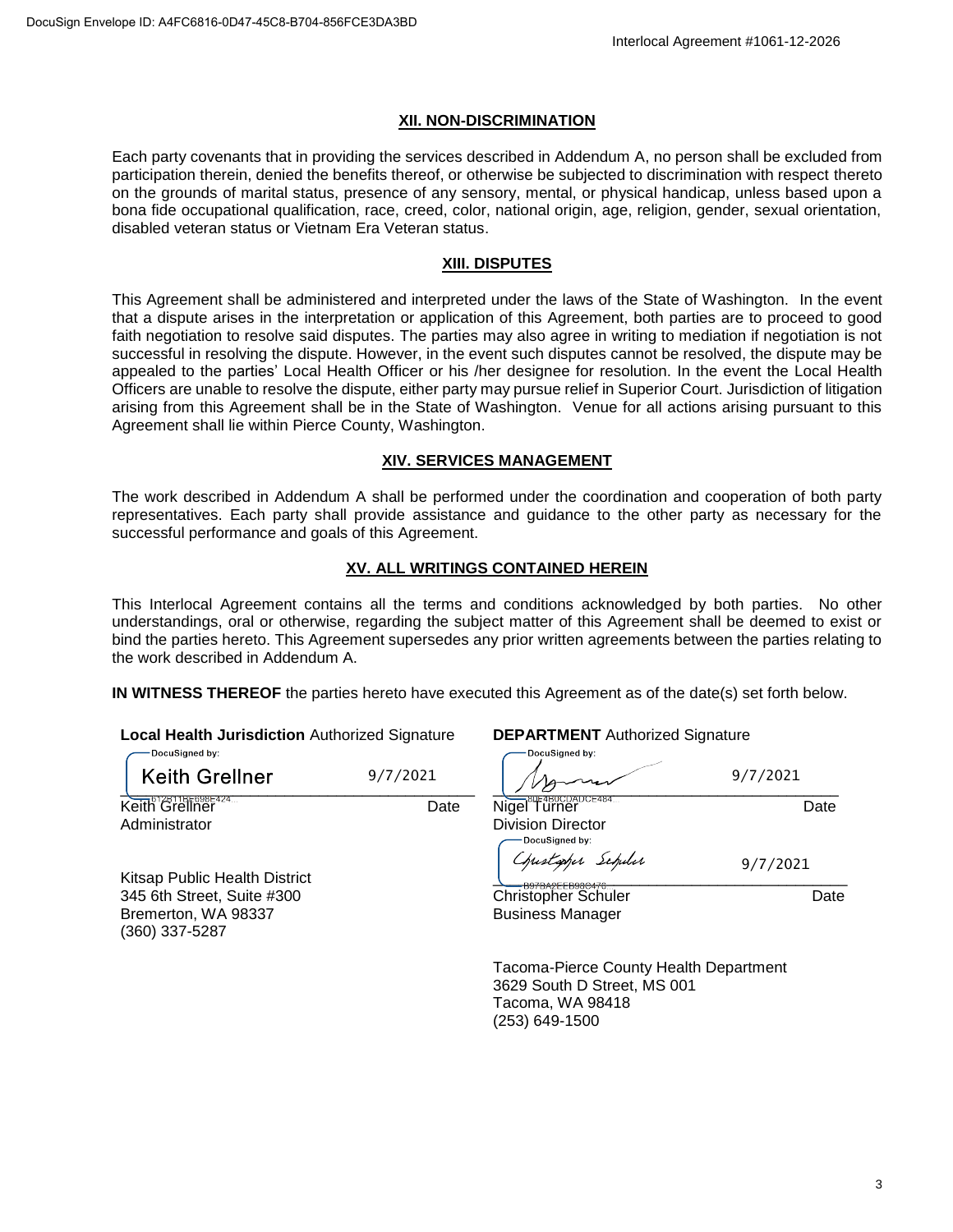#### **ADDENDUM A: SCOPE OF WORK AND SPECIFIC CONDITIONS**

This Addendum A applies to Agreement #1061-34-2026 between The TACOMA-PIERCE COUNTY HEALTH DEPARTMENT (**DEPARTMENT**) and **KITSAP PUBLIC HEALTH DISTRICT** (**Local Health Jurisdiction**). In addition to the terms and conditions set forth in the Agreement, the parties agree as follows.

#### 1. **Local Health Jurisdiction's Responsibilities**:

- 1.1. Authorize the **DEPARTMENT** by means of this Agreement to act as the **Local Health Jurisdiction's** "Designated Agent" and provide online food worker training, testing and card issuance to residents of Kitsap County and any out-of-state residents who state they work in Kitsap County, as permitted under Chapter 246-217 WAC.
- 1.2. Hold the **DEPARTMENT** harmless from any actual or purported loss of online food worker training, testing and card issuance income during times of unavoidable lack of access to the **DEPARTMENT's** training, testing and card issuance web site.
- 1.3. Maintain the security of the data originating from and contained in the online food worker card database. This includes but is not limited to adhering to the standard practices for strong password generation and user account management. The **Local Health Jurisdiction** shall not grant unauthorized parties access to the confidential data originating from or contained in the online food worker card database.

# 2. **The DEPARTMENT's Responsibilities**:

- 2.1. Provide online food worker training, testing and card issuance services as a designated agent of the **Local Health Jurisdiction** in accordance with the State of Washington's requirements under Chapter 246-217 WAC.
- 2.2. Ensure a good-faith effort to maintain a training, testing and card issuance web site that functions and is accessible to residents of Kitsap County and any out-of-state residents who state they work in Kitsap County.
- 2.3. Provide **Local Health Jurisdiction** with the location of a website to which residents of Kitsap County and any out-of-state residents who state they work in Kitsap County may be directed for online training, testing and card issuance. The **DEPARTMENT** may change the location of the website, but must provide re-direction to a new site with a minimum of thirty (30) days advance notice to **Local Health Jurisdiction**.
- 2.4. Provide access to the software to print a food worker card with the **Local Health Jurisdiction** logo which shall be valid throughout the State of Washington for a minimum period of two years from the date of issuance.
- 2.5. Establish a secure online payment gateway and service that will permit online payment services via, credit cards, including but not limited to Visa and MasterCard, as well as debit cards.
- 2.6. Provide and pay for an online maintenance agreement with an outside contractor to provide technical support of the website and online programming of the online food worker card software.
- 2.7. Provide **Local Health Jurisdiction** with a written statement of income on a quarterly basis, or as frequently as the parties may otherwise agree, or a link to an online report providing the same information.
- 2.8. Provide support and service to **Local Health Jurisdiction** during regular **DEPARTMENT** hours of operation to ensure **Local Health Jurisdiction** has the ability to respond to queries from residents of Kitsap County and any out-of-state residents who state they work in Kitsap County.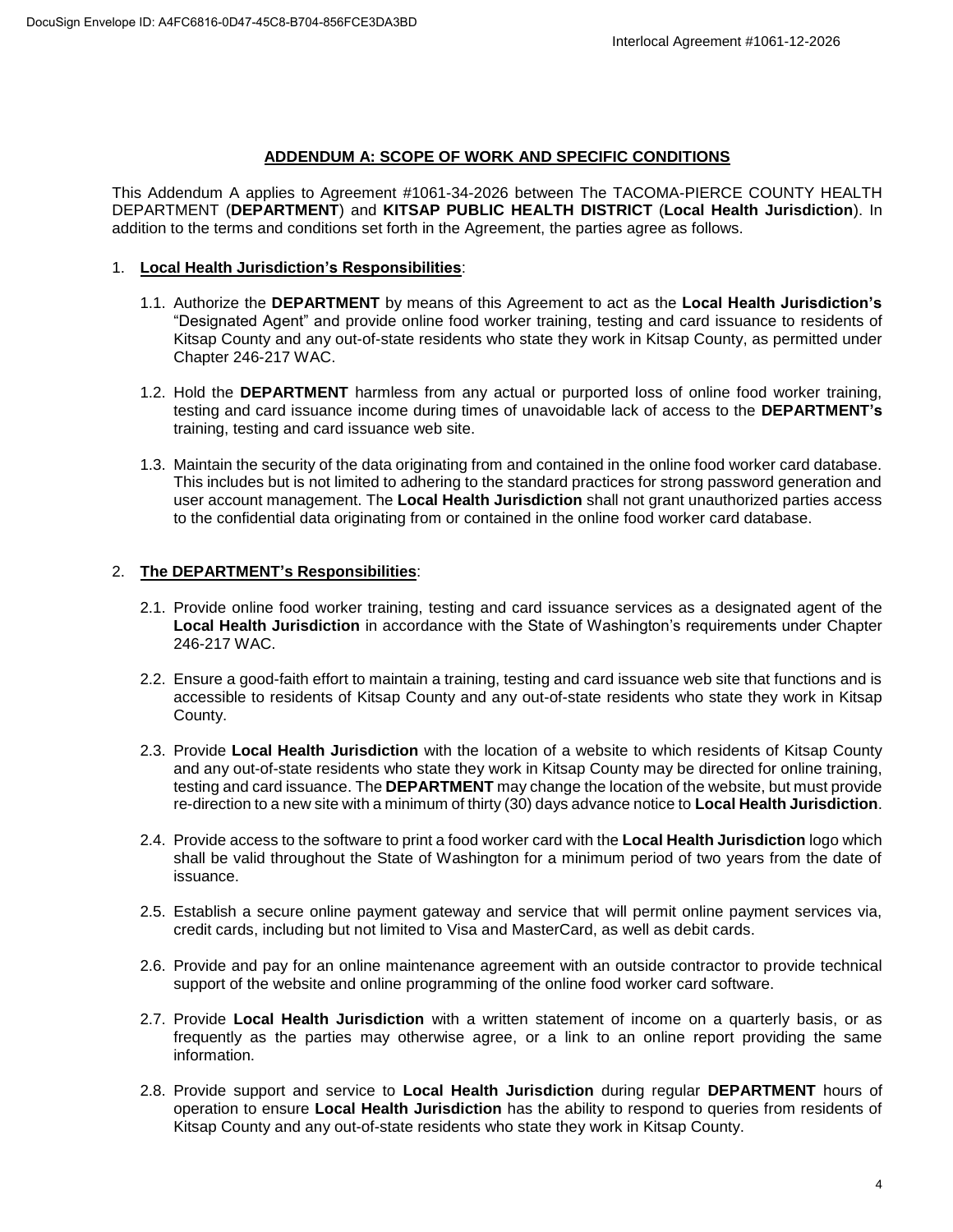### 3. **Public Records Requests**.

3.1 The **DEPARTMENT** holds the records and data generated by the Food Workers Card software as the **Local Health Jurisdiction's** designee. The **DEPARTMENT** will provide all such materials to the **Local Health Jurisdiction** in response to any public record request the **Local Health Jurisdiction** may receive relating to the Food Workers Card database. The **Local Health Jurisdiction** will be responsible for releasing the records to the requester in accordance with Chapter 42.56 RCW and Chapter 44-14 WAC. When the **Local Health Jurisdiction** requests records, the **Local Health Jurisdiction** must clearly describe the records that are being requested. The **DEPARTMENT** will notify the **Local Health Jurisdiction** as to the number of days it will take to gather the responsive records. Any public records requests received by the **DEPARTMENT** will be fulfilled by the **DEPARTMENT**. In the event the **DEPARTMENT** receives a request for public records regarding the **Local Health Jurisdiction's** records, the **DEPARTMENT** will notify the **Local Health Jurisdiction** of the request prior to releasing the records.

### 4. **Liaisons for the Agreement**:

On behalf of the **DEPARTMENT:** Donald Foreman

Project Manager Tacoma-Pierce County Health Department 3629 S D Street Tacoma, WA 98418 Phone: (253) 649-1707 Fax: (253) 649-1360 Email: dforeman@tpchd.org

On behalf of the **Local Health Jurisdiction:**

Dayna Katula Program Manager Kitsap Public Health District 345 6th Street, Suite 300 Bremerton, WA 98337 Phone: (360) 728-2301 Email: dayna.katula@kitsappublichealth.org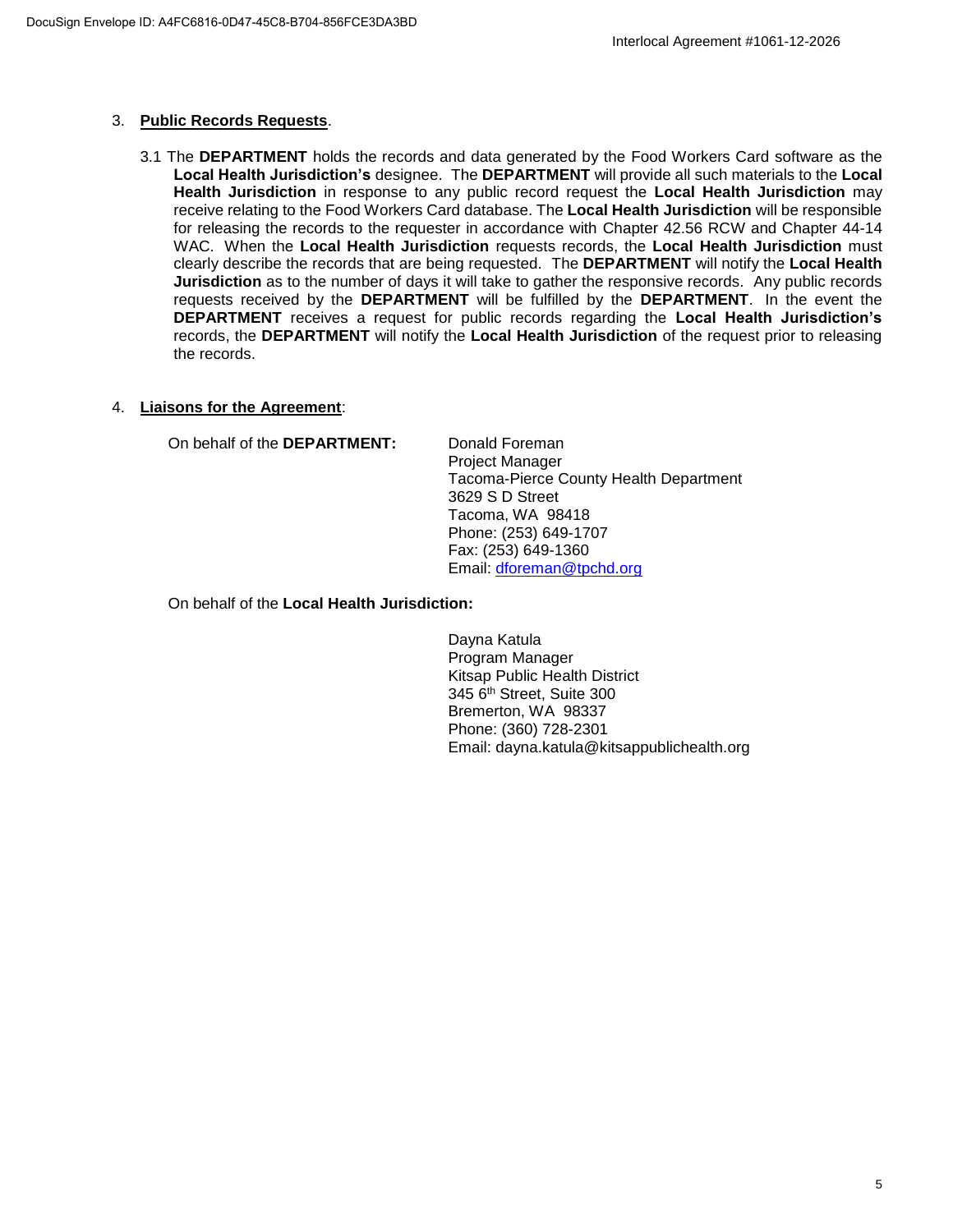# **ADDENDUM B: ALLOCATION OF FOOD WORKER CARD FEES**

This Addendum B applies to Agreement #1061-12-2026 between The TACOMA-PIERCE COUNTY HEALTH DEPARTMENT (**DEPARTMENT**) and **KITSAP PUBLIC HEALTH DISTRICT** (**Local Health Jurisdiction**). In addition to the terms and conditions set forth in the Agreement and Addendum A, the parties agree as follows:

### 1. **Fee Allocation and Method of Payment:**

- 1.1. During the period January 1, 2022 through December 31, 2026, the **DEPARTMENT** will collect on behalf of the **Local Health Jurisdiction** the maximum fee established under Chapter 246-217 WAC, as now or hereafter amended.
- 1.2. The **DEPARTMENT** will retain a \$3.00 per card fee as payment for the services described in this Agreement from each online food worker card issued online to a resident of Kitsap County and any outof-state resident who states he or she works in Kitsap County and who enters the www.foodworkercard.wa.gov testing website (or a successor site) by means of the **Local Health Jurisdiction**'s web link, the **DEPARTMENT's** web link, or any other approved link. The balance of the monies collected under Chapter 246-217 WAC shall be remitted to the **Local Health Jurisdiction** in accordance with the terms set forth below.
- 1.3. The **DEPARTMENT** may impose and retain a surcharge or equivalent assessment intended to recoup any credit card processing fees. Such a surcharge or equivalent assessment will be paid directly by the food worker (not by the **Local Health Jurisdiction),** and shall not be included in the fee allocations and methods of payment described elsewhere in this section.
- 1.4. If the actual and indirect costs incurred by the **DEPARTMENT** to provide the services described in this Agreement exceed \$3.00 per card, the **DEPARTMENT** may, in its sole discretion, increase the amount it retains as payment for services to offset the difference and the amount remitted to the **Local Health Jurisdiction** will be reduced. Written notice of rate increases, if any, will be provided in writing ninety (90) days in advance to the **Local Health Jurisdiction.** The **Local Health Jurisdiction** may terminate this Agreement by giving (90) days written notice in the event of a rate increase.
- 1.5. The **DEPARTMENT** will retain a \$1.00 per card fee for the services described in this Agreement from each replacement food worker card issued online to a resident of Kitsap County and any Kitsap out-ofstate resident who has lost his or her original food worker card; provided, he or she works in County, purchases a replacement–– food worker card without taking the online test, and enters the www.foodworkercard.wa.gov testing website (or a successor site) by means of the **Local Health Jurisdiction**'s web link, the **DEPARTMENT's** web link, or any other approved link. The balance of the monies collected under Chapter 246-217 WAC shall be remitted to the Local Health Jurisdiction in accordance with the terms set forth below.
- 1.6. If a food worker from a **Local Health Jurisdiction** challenges the validity of a payment for an online food worker card and the credit card company charges back or reverses the payment, the **Local Health Jurisdiction** agrees to pay any fees and costs associated with the cost of the reversal. Currently these fees are \$25.00 per transaction in addition to the actual amount reversed.
- 1.7. The **DEPARTMENT** shall remit monies owed to the **Local Health Jurisdiction** on a quarterly basis, together with a written statement of income received, or as frequently as the parties may otherwise agree, or a link to an online report providing the same information**.** Said funds and the quarterly statement shall be mailed to the **Local Health Jurisdiction** at the address stated below within 20 business days of the end of the quarter.
- 1.8. At the written request of the **Local Health Jurisdiction Representative** the **DEPARTMENT** may enter into agreements with institutions such as Department of Corrections to provide food worker cards for residents of Kitsap County that are not permitted internet access. The **DEPARTMENT** will retain \$10.00 per card fee for this service.